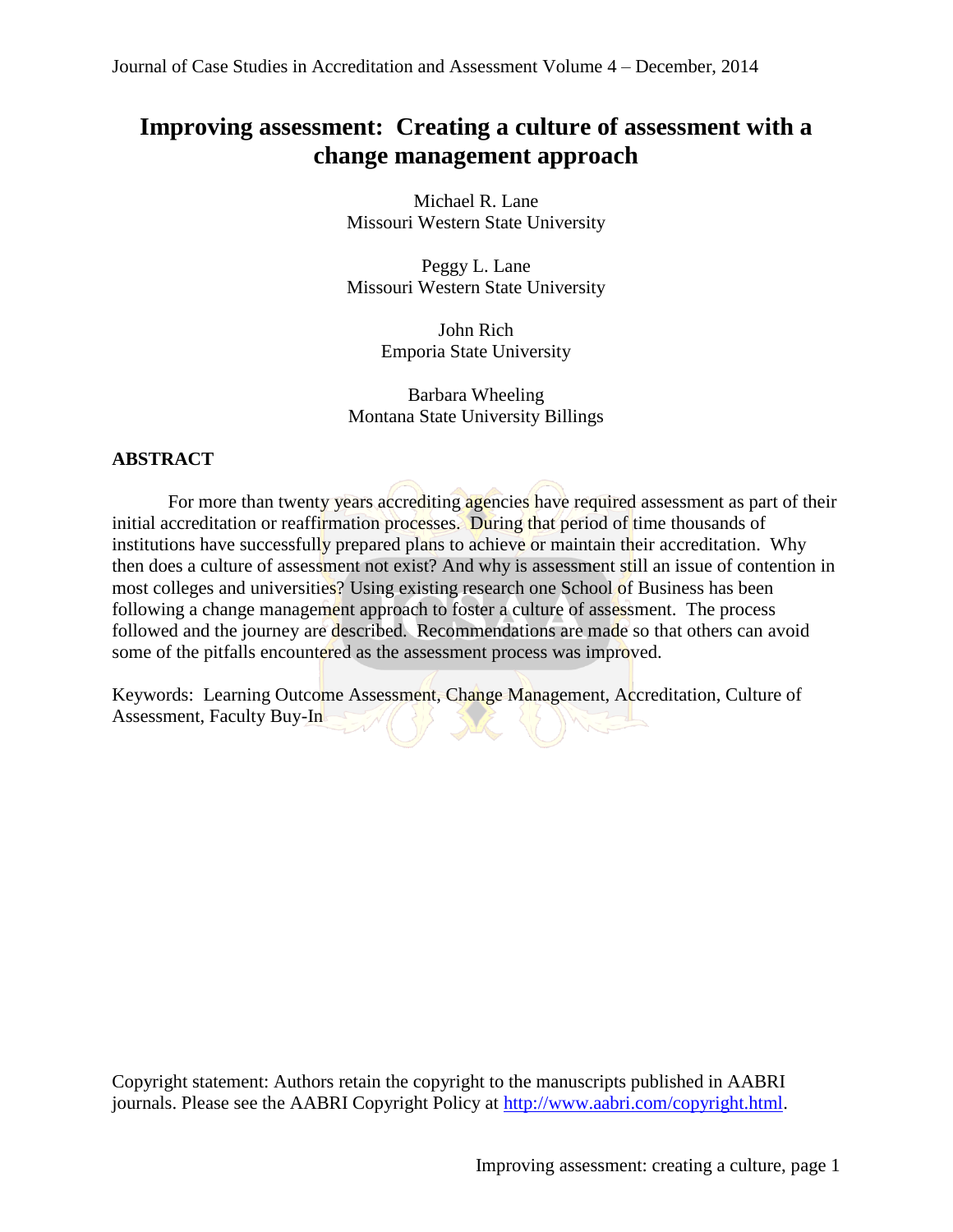## **INTRODUCTION**

For more than twenty years regional and professional accrediting agencies have required assessment as part of their initial accreditation or reaffirmation processes. During that period of time thousands of institutions have prepared self-studies, AQIP Plans, Quality Enhancement Plans, Initial Accreditation Plans, and a variety of other plans to achieve or maintain their accreditation. The vast majority of these institutions have been successful in achieving their accreditation goals. Why then does a culture of assessment not exist? And why is assessment still an issue of contention in most colleges and universities?

There are two answers to these questions. First, the definition of the concept has changed over time. Early in this period most of the activities related to assessment were conducted by department chairs, associate deans, deans, and other administrators. Much of the work involved in this process was collection of secondary data from students, alumni and employers of graduates. These processes survived as acceptable for a few years as institutions adapted to these new requirements. Second, the next phase in the accreditation process related to assessment involved development of plans to measure student learning at a program-level. Although the development of these plans involved faculty participation, this participation was normally mostly a review of plans developed by administrators such as a director of assessment or small sub committees. Again, for a period of years institutions which had successfully completed this process achieved accreditation or reaffirmation.

The next phase in the accreditation process related to assessment involved actually implementing the plans which were developed. Many implementation teams were composed of a small number of faculty members who either went along reluctantly or believed in the process and accepted the responsibility willingly. Admittedly, many of the processes and measurements were rudimentary and did not involve significant time or effort to complete. The cycle of using the data to make changes and close the assessment loop was rarely completed in this phase.

Over the last ten years both assessment activities and assessment terminology have changed. Now, rather than requiring "assessment" most agencies use terminology such as "student learning outcomes," "assurance of learning," "institutional effectiveness," "data driven continuous improvement" or other similar terminology. In addition to the change in terminology, there has been an associated change in the expectations of the accrediting agencies. Now, when teams visit campuses they expect to see evidence that the appropriate measurements are occurring at the program level (including general education or general studies programs). In addition, visiting teams are looking for evidence that the information gained from measuring the student learning outcomes has been used to close the loop and improve the curriculum within each program to ensure program learning goals are being achieved at an appropriate level. The continuous process of assessment allows measurement of the changes in learning outcomes that have come about because of the changes to the curriculum. This is the process of continuous improvement.

As a result of increasing requirements and pressures from the federal government, many governing boards and state legislatures have entered the fray and are requiring reports on the results of these activities, especially as they relate to ensuring sufficient learning outcomes for programs. As those in the academy work to meet the requirements of this ever-expanding list of significant constituents, several additional challenges impact our ability to achieve these goals. Some of these challenges include: the graying of the faculty (nearly 50% of college and university faculty will be approaching retirement age in the next ten years); decreased funding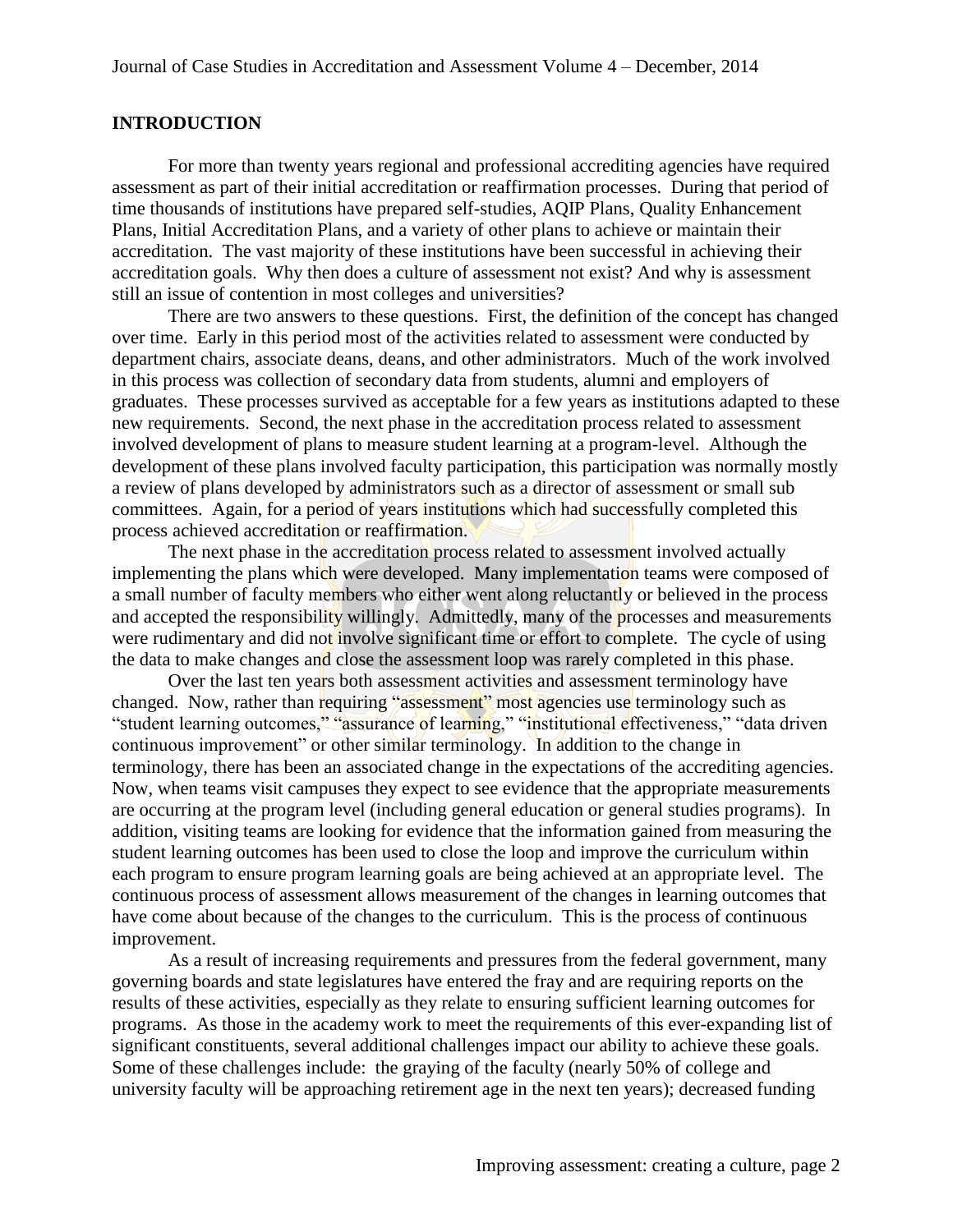(especially at public institutions); lack of or very small faculty compensation enhancements (raises); increased research requirements for tenure and promotion; and finally the dramatic expansion of alternative delivery systems (especially on-line and other technologically delivered programs).

## **LITERATURE REVIEW**

In the current higher education environment, the most common comments heard from faculty members regarding the requirement of measuring student learning outcomes and revising curricula relate to workload. It is very common to hear a statement such as, "this is just another responsibility the administration is asking faculty members to accept with no change in workload and no increase in compensation." Although most institutions have made some significant inroads into implementing successful programs for assessing student learning outcomes at the program level, there are few institutions which could claim a serious campus-wide commitment to the entire process.

Outcomes-based assessment processes are detailed in a number of manuals and handbooks, such as Palomba & Banta, 1999; Banta, 2002; Bresciani, Zelna, & Anderson, 2004; and Suskie, 2009, to name a few. The publications not only define assessment, but also distinguish assessment from grades, program reviews, institutional effectiveness, and key performance indicators (Huba & Freed, 2000; Suskie, 2009). The steps involved in implementing outcomes-based assessment begin with defining learning goals and conclude with making changes to improve student learning (Huba & Freed, 2000; Martell & Calderon, 2005; Gardiner, Corbitt, & Adams, 2010). However, as Marques and Garrett (2012) state, "Simply introducing resistant faculty to a model….does not lead to sustainable change."

Part of this change involves a switch to assessment of an entire program instead of individual majors or courses (Marques & Garrett, 2012). For some faculty, this change in focus is the basis for the resistance. Several other factors challenge the implementation of an outcomes-based assessment program. Challenges for faculty and administrators include time constraints, resource constraints, and lack of understanding of assessment, its defined purpose and implementation strategies (Bresciani, 2011). If faculty do not know how to do assessment, they are unlikely to take the time to learn on their own. Arguments about reasons not to do assessment or to not follow someone else's prescribed procedures are prevalent (Martell, 2005).

The shift towards assessment has some of the trials and tribulations of a paradigm shift: faculty do not trust the need to change or the people delivering the message of change; faculty persist in teaching the way they have always taught, believing that it is sufficient for making a difference; faculty fear losing their identity if they have to change the way they do things or the tools they use (Huba & Freed, 2000). Frequently a change agent or champion must serve as the catalyst for change during the assessment process (Martell, 2005). However, being the champion or change agent for a paradigm shift may create distance from colleagues, or may result in working harder than colleagues in the struggle for asking and answering the questions required to get started (Huba & Freed, 2000).

In spite of these difficulties, journals on assessment are now commonplace in which schools report on successful efforts in implementing an assessment plan. Examples include *Journal of Education for Business; Practical Assessment, Research and Evalution; Research and Practice in Assessment; Journal of Case Studies in Accreditation and Assessment;* and *Assessment & Evaluation in Higher Education*. The degree of success in implementation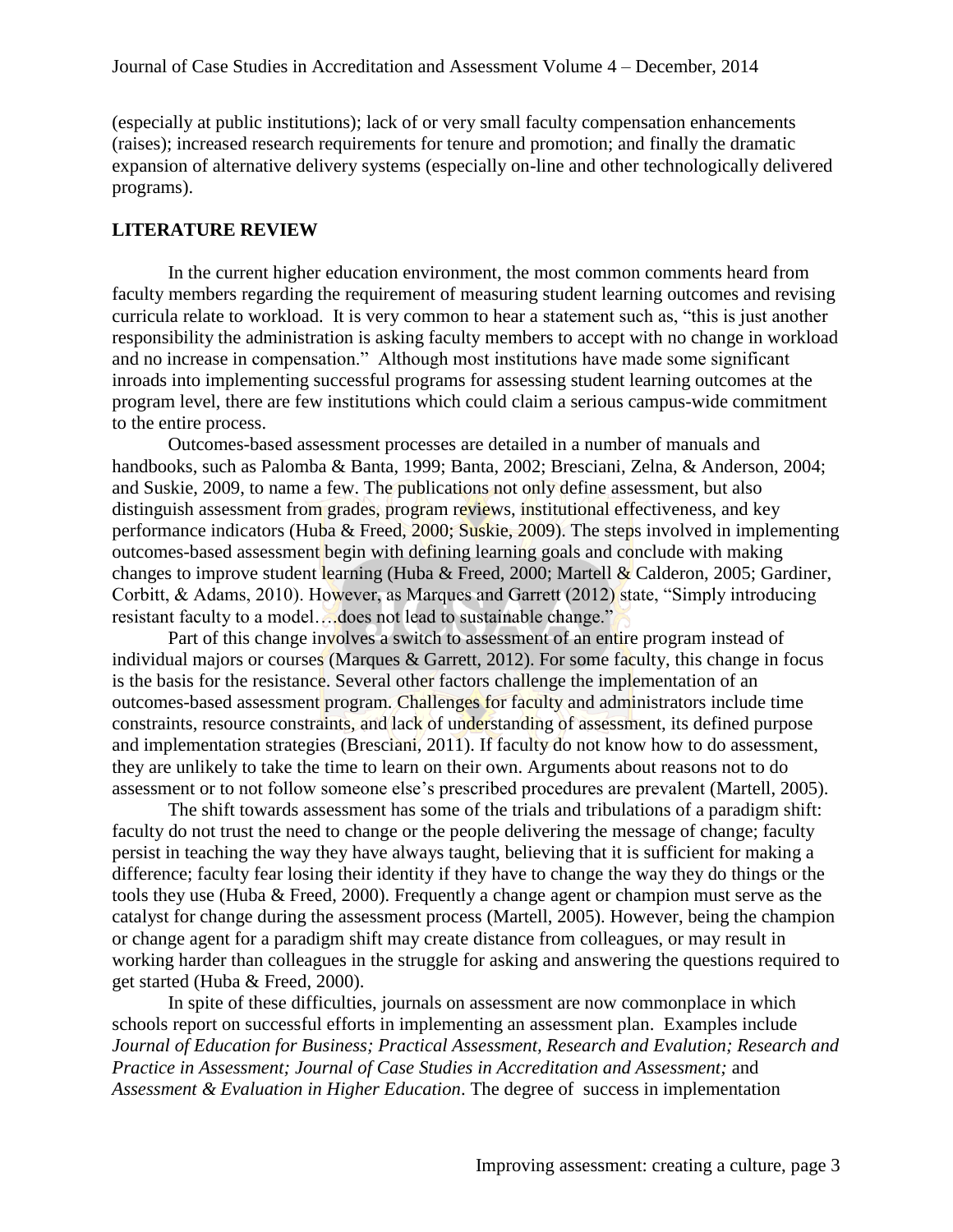depends on leadership that supports assessment and outlines expectations, funding for faculty development and training, and structure that often includes release time or other incentives and rewards for faculty to participate (Huba & Freed, 2000; Martell, 2005; Bresciani M. J., 2006a; Kramer, Hanson, & Olsen, 2010; Bresciani M. J., 2011). Responsibilities of the faculty and staff are explicit in the most successful cases (Popper, 2005; Bresciani M. J., 2006a; Stivers & Phillips, 2009). Successful implementation is more likely to be achieived with a faculty-directed process. A greater voice in the assessment process results in the faculty taking more of a personal interest in the performance of the students and greater receptivity towards making changes to improvements in student learning (Kidwell & Peek, 2003; Anderson-Fletcher, 2005; Stivers & Phillips, 2009). Furthermore, a focus on improving student learning as opposed to meeting accreditation requirements is deemed important for the success of implementation (Marques & Garrett, 2012).

The assessment process will be more widely adopted when the organization supports assessment and creates a culture of assessement. A culture of assessment means that the concept of assessment is widely and clearly understood (Huba & Freed, 2000) and faculty and staff share a belief in a systematic process for continuous improvement (Gray, 2010). It depends on open communication, extensive faculty development, faculty ownership of the process, permission to fail but not to stall, and experimentation (Eder, 2005). Transforming an assessment plan from a disruption to a normal activity requires a meaningful, manageable, and sustainable process (Gray, 2010). Commitment by leadership, adequate resources, shared responsibility, measuring what is valued and using results to drive decision-making creates a meaningful assessment experience for constituents (Kramer, Hanson, & Olsen, 2010). Manageability is enhanced through strong, consistent, and sensitive communication about the importance of and the plan for assessment implementation (Gray, 2010). Sustainability needs effective leadership for providing the rationale for assessment, allaying fears, engaging the campus community, and providing intrinsic and extrinsic incentives for faculty and staff (Gray, 2010).

Increased accountability of student learning at the board-level, and state and federallevels will continue into the foreseeable future. As a result there continues to be a significant need to improve the campus-wide environment for effective implementation of data driven decision processes for each program. When faculty members hear they are expected to participate in assessment activities, they have the same reaction that most people do when they are approached about a change – something along the lines of "I'm supposed to do what? And WHY on earth would anyone do that?" These reactions are normal and to be expected when change is the issue. Using existing research one School of Business has been following a change management approach to foster a culture of assessment in the school. The journey they took is outlined below. Recommendations to avoid some of the pitfalls encountered are included.

## **MANAGING THE CHANGE**

Irrespective of what is thought about the progress made in improving assessment at academic institutions, the processes have not been institutionalized. As a result many faculty members still do not see the need nor the urgency in implementing student learning outcomes assessment and more importantly, faculty members often continue to resist the process of closing the loop with feedback to curricular offerings and coverage. Informed by research, it is commonly understood that people do not like change. Some faculty actively oppose change while others react much more passively and simply continue their status quo. In order to create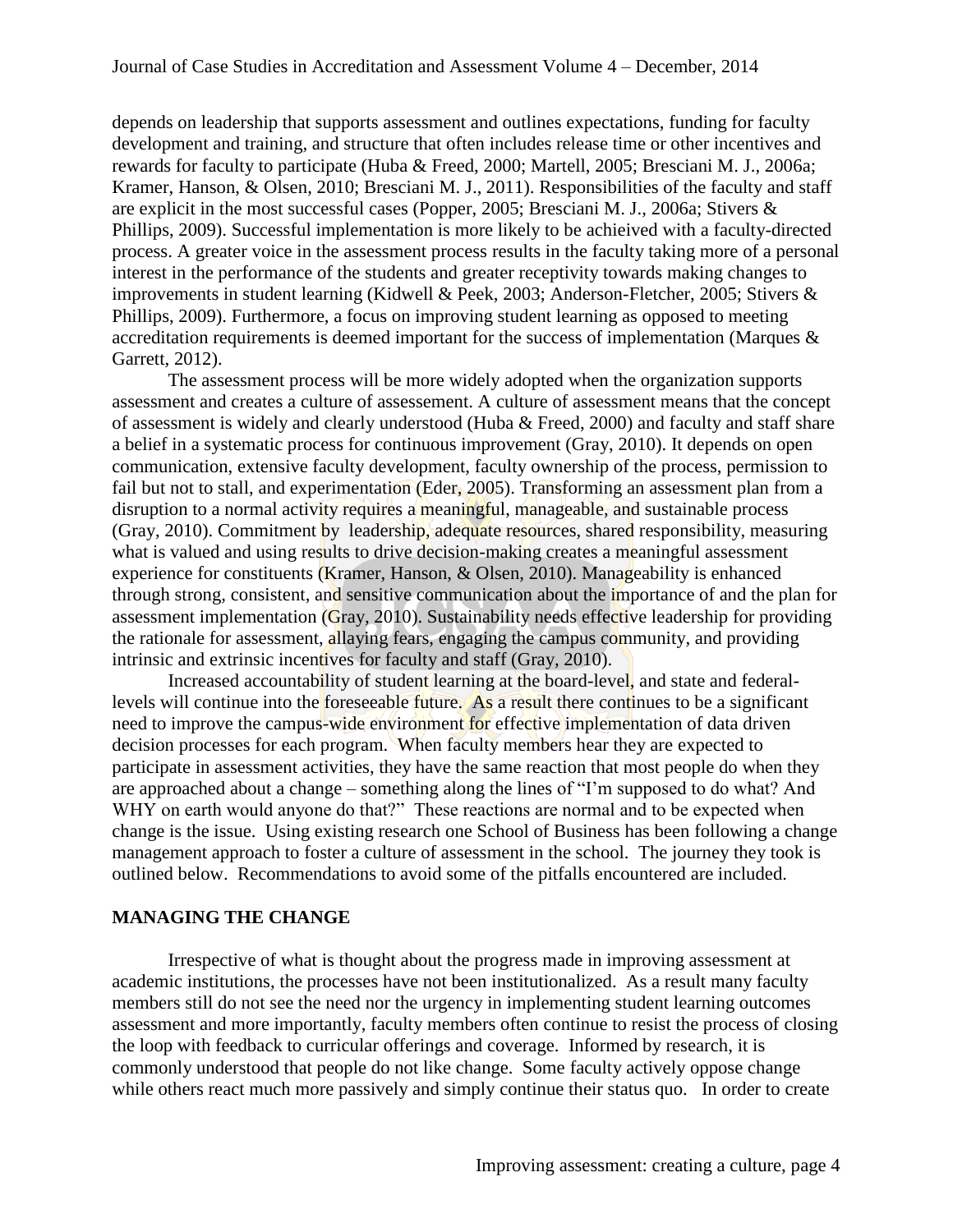a campus-wide culture of student learning outcomes assessment, both of these groups of faculty members must be converted to participants. Despite the challenges outlined earlier, this change can happen. It must be intentional and continuous. As a result Kotter's (1996) approach to change management was adopted.

Kotter (1996) suggests the following eight steps in the change management process. He suggests that it is a process, and that all 8 steps must be followed. These steps are used to outline the process followed to create a culture of assessment.

- 1. Establishing a Sense of Urgency
- 2. Forming a Powerful Guiding Coalition
- 3. Developing a Vision and Strategy
- 4. Communicating the Vision
- 5. Empowering Others to Act on the Vision
- 6. Planning for and Creating Short-Term Wins
- 7. Consolidating Improvements and Producing Still More Change
- 8. Institutionalizing New Approaches

#### **Establishing a Sense of Urgency**

In the past, accreditation processes have been relied upon heavily to help establish a sense of urgency among faculty members. This has worked well with two groups of faculty members on most campuses. Those serving on institutional committees with the responsibility for leading reaffirmation efforts for regional accreditation have accepted the responsibility and have gained an understanding of the requirements. Faculty members in programs which have achieved or are seeking to achieve professional accreditation have also typically accepted the responsibility. Unfortunately, this still represents a minority of faculty members on most campuses.

The ability to create a sense of urgency for other faculty members has been enhanced by the broadening of those constituents to whom universities report. Governing boards of public institutions have begun to attach funding or funding increases or decreases to a successful demonstration of sufficient student learning outcomes. In these difficult economic times, any issue tied to the potential reduction of funding should be a motivating factor for faculty members. The requirements for enhancing student learning are not going away any time soon. As institutions endure continued decreases in funding, program eliminations, faculty lay-offs, and furloughs, the motivation to ensure the quality of programs through well documented student learning outcomes increases for the faculty members in those programs.

#### **Forming a Powerful Guiding Coalition**

In the change management process, Kotter (1996; p57) identifies four important characteristics for members of the guiding coalition (initially in this case, the School of Business Assessment Committee). These characteristics are:

- 1. Position power with sufficient numbers to overcome opposition;
- 2. Expertise with sufficient breadth to represent many points of view;
- 3. Credibility individuals sufficiently well respected by their colleagues to be taken seriously;
- 4. Leadership proven leaders of both action and opinion.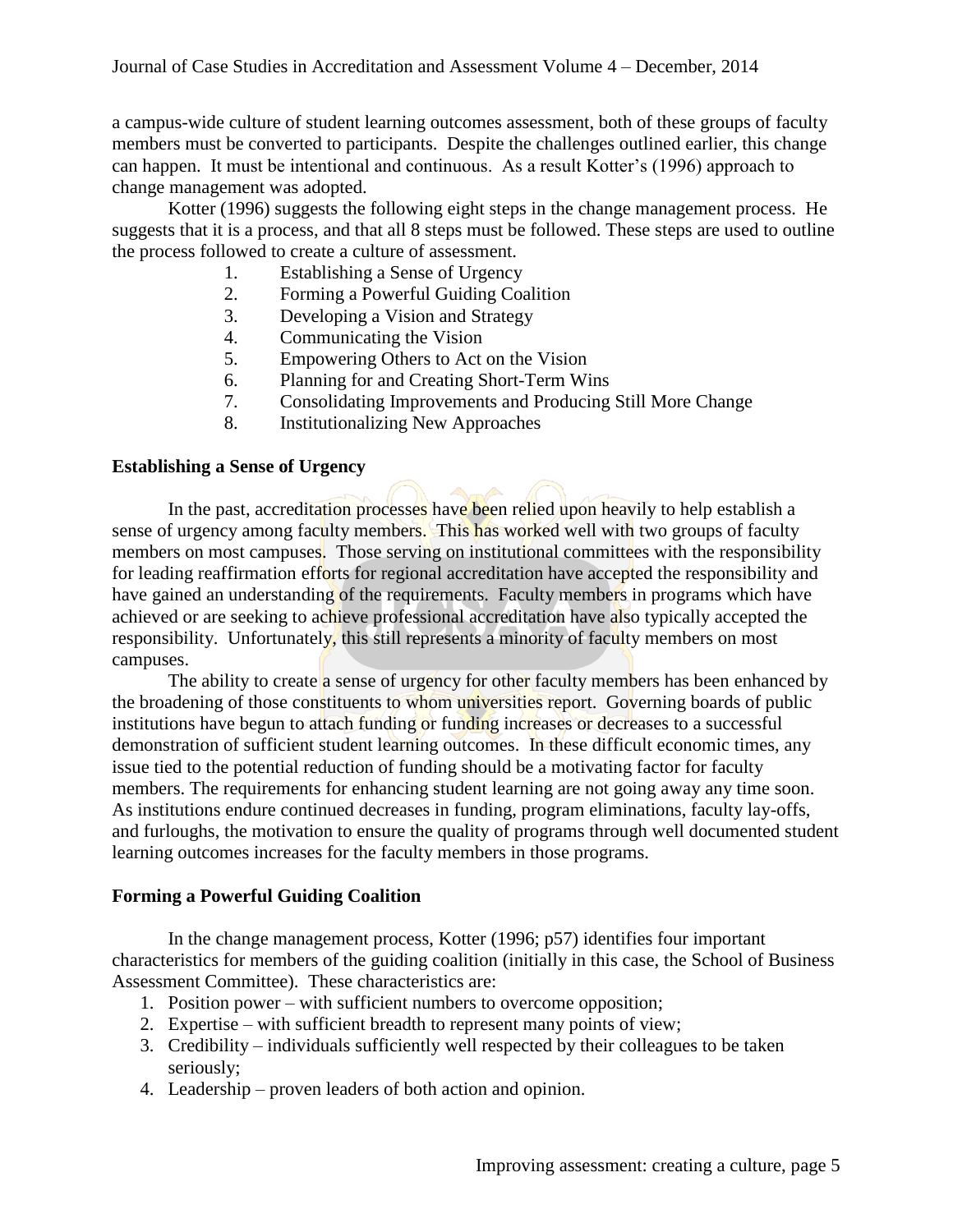The charge of this guiding coalition is important. Their charge should make it clear that the responsibility of this group is to lead the charge to improve student learning outcomes assessment for the program. It should be clear that this group is providing leadership, but that the responsibility for achieving the results is shared by all the faculty members within the program.

The School of Business Assessment Committee was led by the Associate Dean who was well respected and had been in this role for more than fifteen years. With the two department chairs, the director of the Business Advising Center, six faculty members and two students, all academic disciplines in the school and a third of the faculty were represented. The characteristics listed above were all met by the committee; there was a powerful guiding coalition in place.

#### **Developing a Vision and Strategy**

In the third step of the process, Kotter (1996) identifies the importance of developing a vision and strategy. This becomes one of the most critical functions of the guiding coalition. Kotter indicates the importance of clarifying the direction of change (1996; p69) as this is the variable upon which most people disagree. He indicates that an effective vision and strategy will communicate the following: "This is how our world is changing, and here are compelling reasons why we should set goals and pursue these new … quality programs." (1996; p69)

In the context of student learning outcomes assessment, what does it mean to create a vision and strategy? Since one important aspect of developing a vision relates to identity, the group immediately changed the committee's name. The long-standing and poorly understood Assessment Committee was replaced by the Student Learning Committee to better describe the function they were leading. The next step in the visioning process was to identify the characteristics of the ideal business graduate. In other words a great deal of work was done by the guiding coalition to identify the most important skills, knowledge, and capabilities each graduate of the business program should possess. In gathering this information, the guiding coalition sought input from the School's stakeholders including students and members of the Executive Advisory Council. The learning goals developed through the process were shared with the Advisory Council, students, and faculty members. Input was solicited at each level and the resulting goals were approved by the faculty. Specific objectives and scoring rubrics were developed by the faculty during an Assessment Forum which was held each semester. Once the School's faculty voted to accept these important outcomes, the vision and strategy were set.

The most important component of the strategy development was the Guiding Coalition's commitment to provide good evidential support identifying the areas of strength and any areas needing improvement related to graduates. The Coalition also determined that gathering this evidence must be accomplished with as minimal an impact on faculty workload as possible. The Student Learning Committee embarked on a strategy to embed as much of the assessment into coursework as was reasonably possible. This was done in order to minimize the resistance by faculty members due to workload increases. For one learning goal, the Committee determined that the best alternative to assess the students' overall business knowledge was the use of a standardized test of business. This direction provided two significant challenges. First, where in the curriculum would this exam fit and be a reasonable measure of student learning? The second challenge was how to get the students to take the test seriously? The committee ultimately formed a vision that the test would be administered as part of the capstone Business Policy class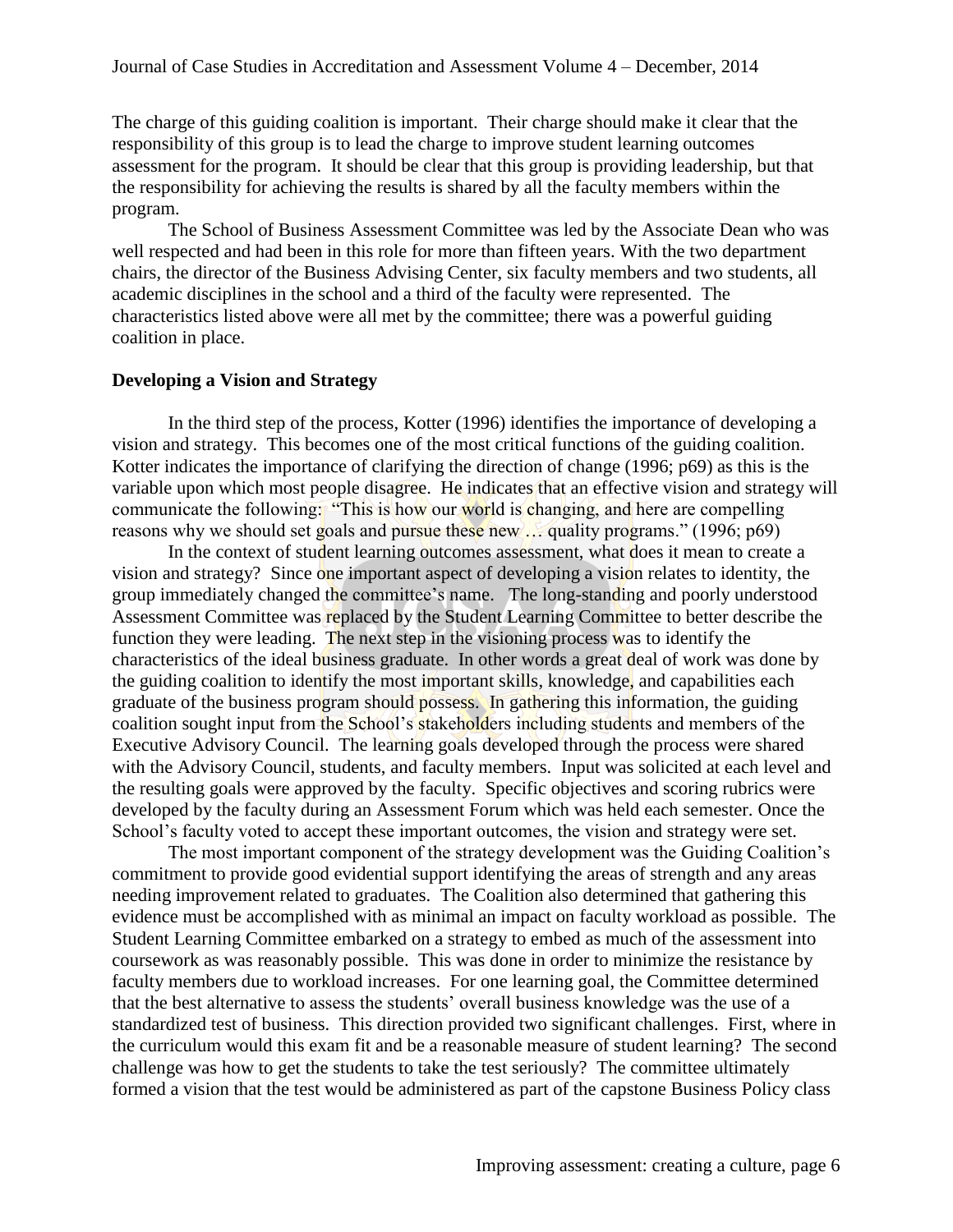at both the undergraduate and graduate levels. In order to implement this recommendation, changes in graduation requirements and in two courses would be required at the undergraduate level. The buy-in of the faculty members teaching the courses at both levels was also required. For other learning goals, embedded assessment was the agreed upon approach including using existing assignments that corresponded with a specific goal and incorporating the Business Critical Thinking Skills Test (BCTST) from Insight Assessment in class to assess critical thinking. The school continued to use the existing indirect measures including alumni and graduating senior surveys.

#### **Communicating the Vision**

Once the vision and strategy were determined, the Committee began a process of communicating the vision and strategy through a variety of mechanisms. First, due to the requirement of curricular change at the undergraduate level, the business faculty as a whole was asked to consider a change in the undergraduate graduation requirements for all undergraduate business majors. This requested change would create a zero-credit hour class on a pass/fail basis. This class would be an automatic co-requisite with the undergraduate Business Policy class. The additional change in the graduation requirements was to set the requirement that students must receive a pre-determined minimum acceptable score on the test in order to receive an acceptable grade in the zero-credit hour class in order to graduate. The second set of changes which related specifically to the Business Policy class was an agreement regarding the impact of the exam results on the final grade in the Business Policy class. Discussion of this resulted in a scale of scores ranging from minus five percent to plus five percent of the final grade in the Business Policy class based upon the individual results of the standardized exam. Other communication revolved around including all faculty members in the assessment of embedded activities.

Clearly this set of curricular and graduation changes were developed to resolve the issue of students taking the exam seriously. It is only fair to say that there is still discussion among faculty members regarding whether or not it is appropriate to keep a student from graduating based upon the score of a standardized exam. The Student Learning Committee developed and the faculty approved an alternative assessment process, including review materials, for the very small number of students who could not achieve the minimum score on the standardized test. In addition to the graduation and grade impacts of the test, the School agreed to provide a financial reward to the top five scores on the test each semester to further incentivize the students.

Interestingly, the graduate faculty decided that there was no need to make the exam results either a graduation requirement or a component of the grade in the Graduate Business Policy and Strategic Management class. The faculty members teaching this course agreed to use one three-hour class period to administer the exam and again a financial reward and recognition were offered to the highest five scores. The results of the exam were tracked in a spreadsheet. Training was provided to ensure faculty members were appropriately interpreting results and determining the statistical validity of the results.

The remaining goals were assessed using learning activities embedded in regular business core courses for both the undergraduate and the graduate degree programs. These learning activities included writing assignments, case analyses, problem solving techniques and skill development. After the activities were collected, committee members enlisted the help of other faculty members outside the committee to conduct the actual assessment. Each activity was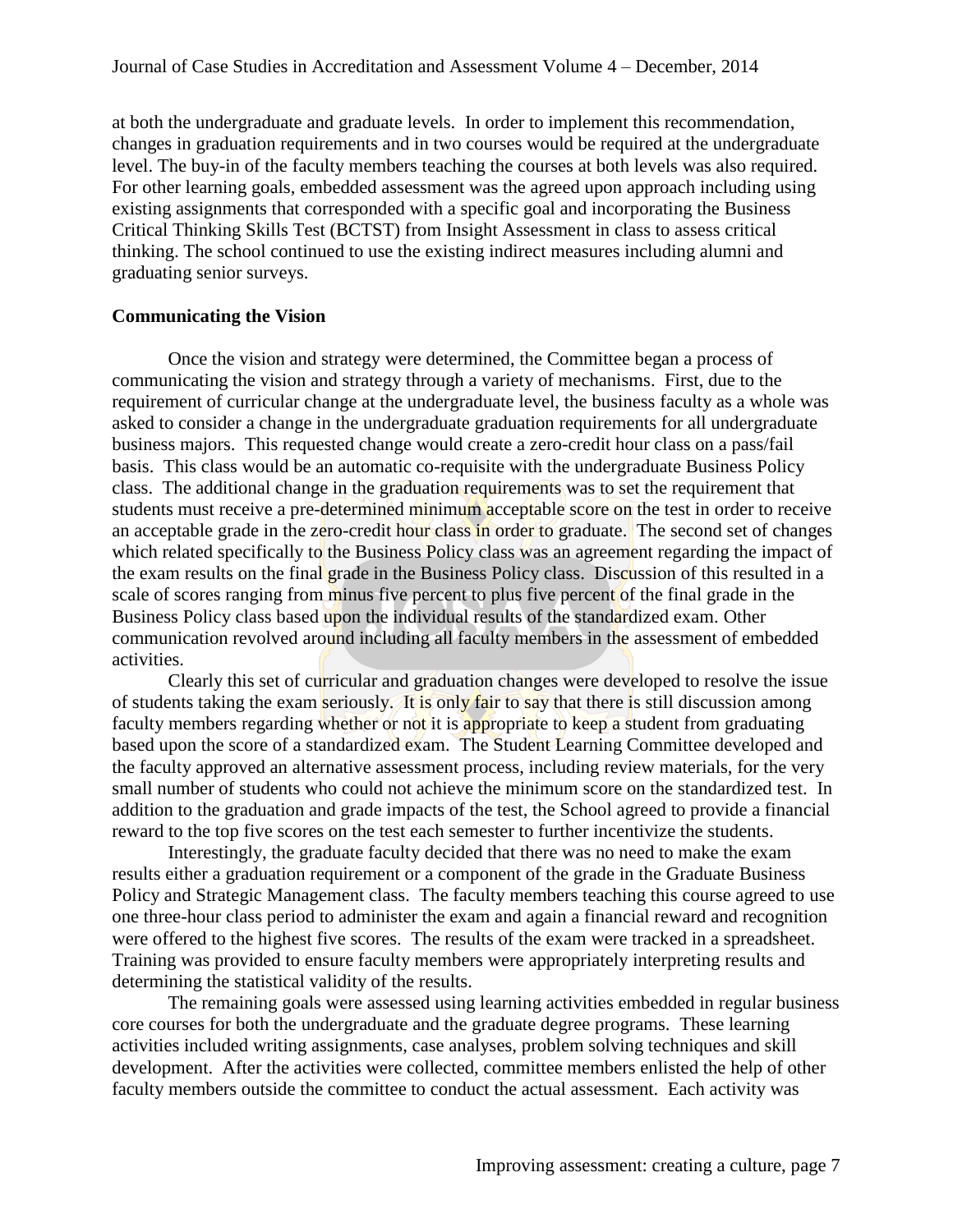assessed by three individuals in the School of Business. The results from the embedded assessments were tracked in a spreadsheet and averaged.

In order to ensure effective assessment of these activities, faculty members participating were trained. First and foremost, ensuring a common understanding of the rubrics and how to apply them consistently was essential to creating internal cross-evaluator validity.

## **Empowering Others to Act on the Vision**

Continuing the process of communicating the vision and moving into the stage of "Empowering Others to Act on the Vision" the Committee determined it was time to get everybody involved at a fundamental level in the student learning outcomes process. Faculty leaders in the School were asked to chair a task force. Every faculty member was assigned to a task force with a good distribution of disciplines and experience on each task force. Each task force was assigned one undergraduate and one graduate learning goal and was charged with reviewing, analyzing, and discussing the assessment data that had been collected for the goals. The Task Force was to develop several recommendations for closing the loop and improving student learning where weaknesses were identified.

## **Planning for and Creating Short-Term Wins**

Of course the acceptance of the work to this point by the faculty as a whole required a celebration which the School undertook in a modest way with a pot luck dinner. In fact, in hindsight the celebration should probably have been much larger as the plan to this point was a significant improvement over previous assessment plans in the School. This was only an interim celebration as the implementation process was still to come. The next phase of the work was the process of mapping the objectives to the core (required) courses for business majors. A matrix was developed that included the list of learning goals and objectives down the left hand side and the list of core courses across the top. Faculty who taught the core classes were asked to assess the level of inclusion of the topic on a five point scale as follows:

- $5 =$ Stated course objective
- $4 =$  Includes a significant learning experience
- $3$  = Includes a moderate learning experience
- $2 = A$  minor component of the course
- $1 =$ Incidental reference or experience in the course
- \*= Not included in the course

The task forces took the summarized results of this data collection and assessed whether there was appropriate content included for each goal. In cases where coverage was insufficient, discipline faculty were asked to make adjustments to their classes to improve content coverage relative to the learning goals and objectives where necessary. Duplication of coverage was considered a strength of the curriculum, and no action was taken to minimize duplicated coverage of objectives. The results of this process provided another victory and another opportunity to celebrate. The first iteration of "closing the loop," changing the curriculum as a result of assessment activities was complete and another small celebration took place.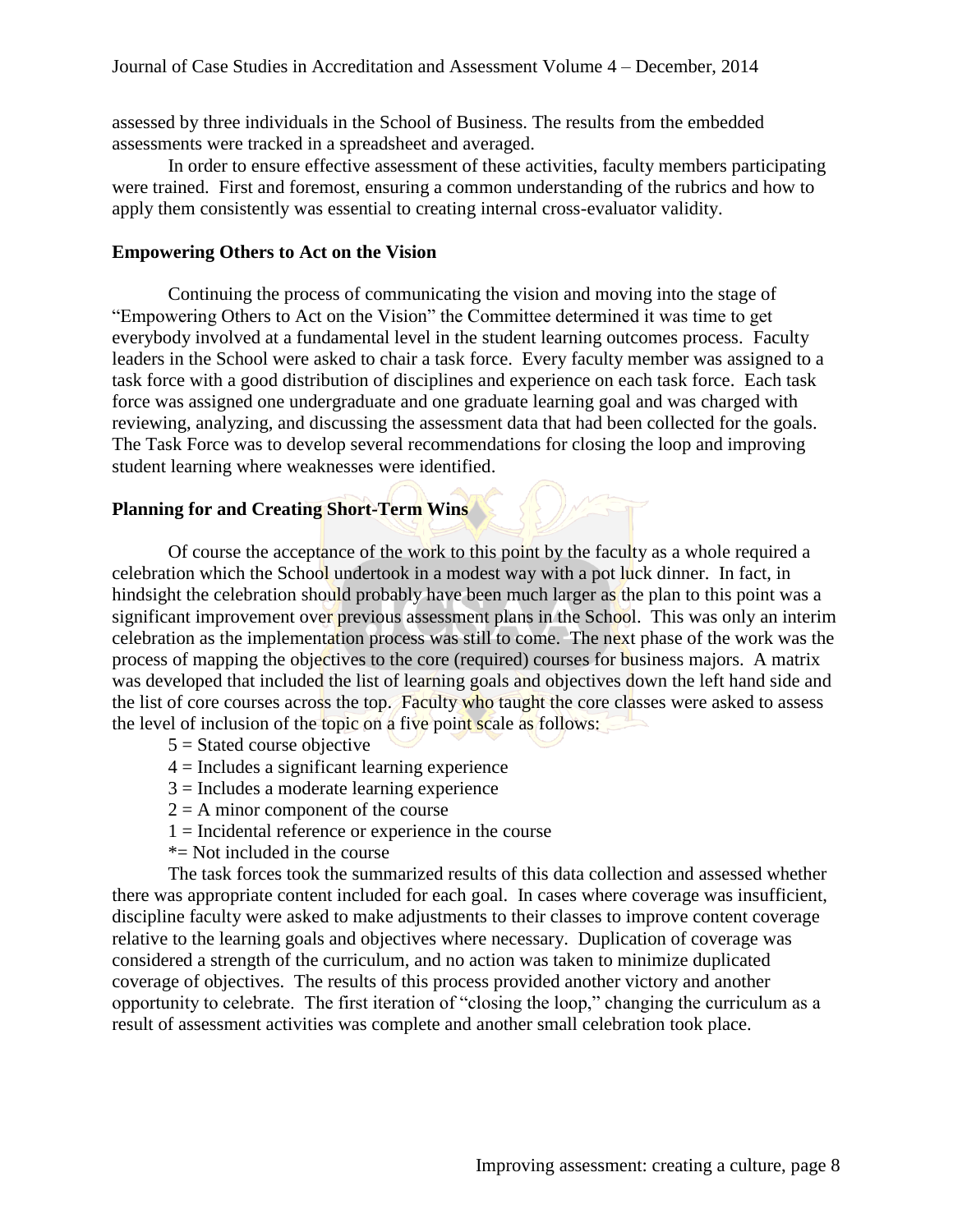## **Consolidating Improvements and Producing Still More Change**

As the official AACSB visit for reaffirmation of accreditation loomed on the horizon, an AACSB consultant came for a visit. He was very complimentary of the process, but made it very clear the School was at risk due to the minimal amount of data that had been collected. His visit helped to reinforce the sense of urgency (step one above!) surrounding assessment. He was particularly encouraging of the senior faculty to lead the assessment effort.

After the consultant's visit, to maximize the number of data points, a plan was established to collect and evaluate data each semester (in most cases it is customary practice to collect data once per year). Each activity for which data was collected was evaluated using the established rubrics by three individuals. This process was coordinated by the chair of the Student Learning Committee in the beginning. As the task of lining up three individuals for each embedded activity became onerous for the one individual to oversee, the Committee suggested the responsibilities be distributed and that someone from the Committee take the data from the embedded activity and be responsible for enlisting two additional faculty volunteers to assess the data creating the groups of three mentioned above. This idea was discussed and explained in a School of Business meeting so that everyone was aware of their impending involvement.

The Associate Dean's office maintained records of who had the data and stored the actual data (student work and faculty assessment) when each review was completed. The assessment data was entered into a spreadsheet format. As this process accelerated, the need for an electronic data management system for recording, storing, manipulating, and reporting became very evident. As a result, the School is cooperating and helping to lead the implementation of an effective data management system for assessment on campus.

 $\blacksquare$ 

A A

## **Institutionalizing New Approaches**

The task forces met again to discuss the results of the embedded assessments. The results of the task force discussions were recorded and compiled into recommendations by the Student Learning Committee. The recommendations for closing the loop to improve student learning led to curriculum and policy changes that were proposed to the faculty for a vote at a School of Business meeting. A few examples of the changes that were approved include changes to course prerequisites and changes in course syllabi to include information on the standardized exam required for graduation. This closing the loop process included everyone in the School of Business. The culture of assessment was at its strongest immediately before the successful reaccreditation visit.

When the AACSB reaccreditation visit took place, the first thing the team asked about was assessment. They were presented with student work and assessment data along with the spreadsheet. The team selected several pieces of student work to review in light of the results of assessment activities. They examined the student work and the assessments to ensure the documents were genuine. They asked for one other sample and were pleased with what they saw. The School was complemented on a job well done. Quoting from the letter of reaffirmation, "In an era when assessment and outcomes are being scrutinized by the public and government entities, the school has embraced these changes …. The assessment framework is strong in that it utilizes direct and indirect measures, has multiple modes of evaluation, and gathers input from key stakeholders (students, faculty and business community)."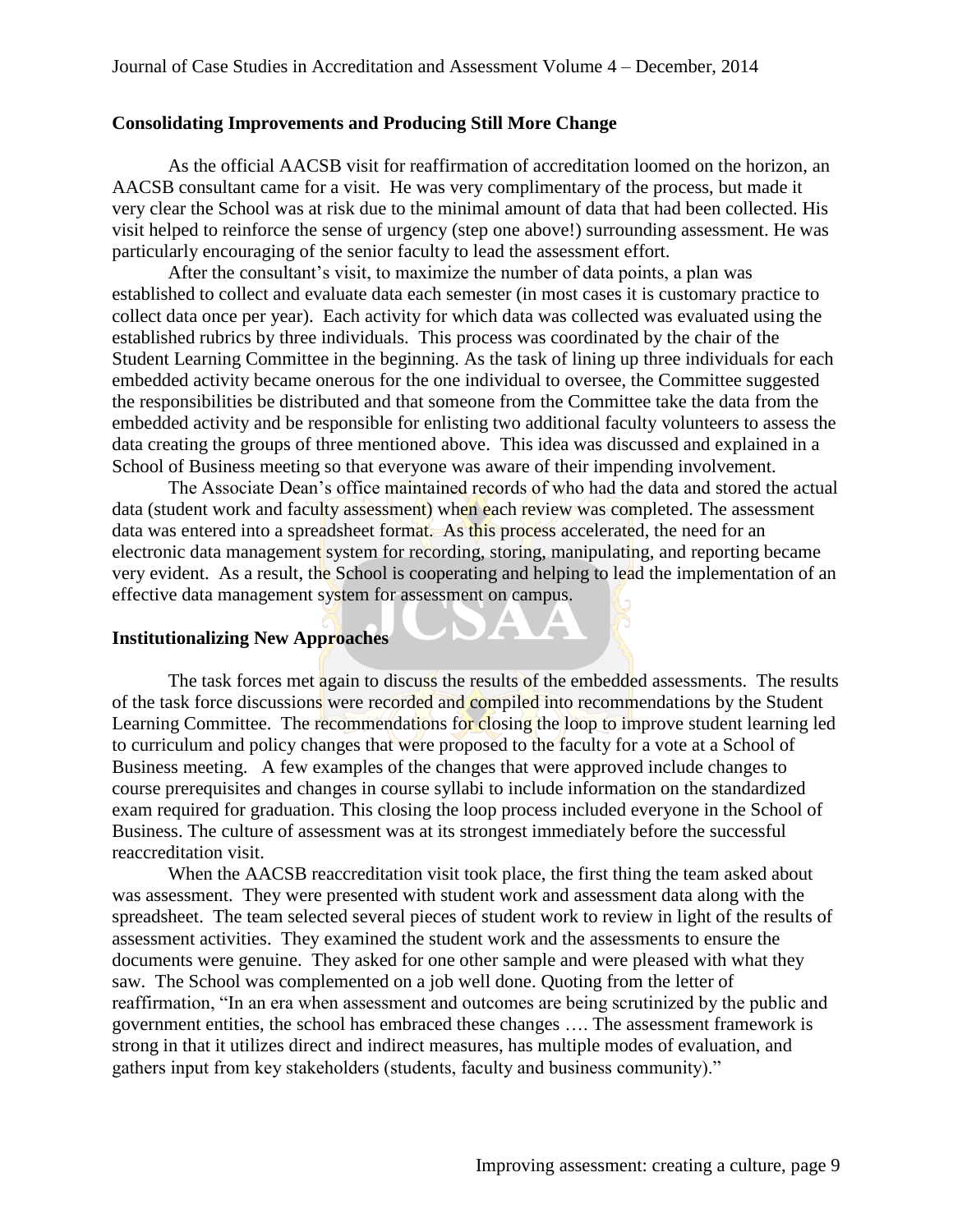#### **SUMMARY AND RECOMMENDATIONS**

Realizing the importance of assurance of learning, Kotter's (1996) method of change management was utilized to create a culture of assessment. Each of the phases in Kotter's method was followed with positive results. The sense of urgency was real and enhanced by the AACSB consultant. While it would be nice to report that ensuring student learning was the key factor in establishing the sense of urgency, the truth is that it was the AACSB reaccreditation that was the main factor. Kotter (1996) includes as an example a CEO who took a knife to a tire to establish a sense of urgency –the interpretation is to use what is at hand to create the sense of urgency. A guiding coalition led the process and involved everyone in the School of Business in developing the vision and strategy. The vision was communicated often and in various ways. Others were empowered (enlisted) to act on the vision and wins were celebrated. Suggestions were consolidated and discussed and improvements were voted on by the faculty. The School of Business became involved with the implementation of an effective data management system for assessment on campus. Assessment is no longer a four letter word in the halls – assurance of learning and student learning committee are phrases heard instead of assessment and without negative connotation.

Each institution has its own culture and its own faculty who are resistant to change and assessment for any number of reasons as discussed in the literature review. While there is not a one-size-fits-all approach to creating a culture of assessment, following Kotter's (1996) process is close. Kotter (1996) encourages those who follow his process to be sure to not skip any of the steps. Establishing the sense of urgency is a first step, but it is not enough. Those who think assessment is a short-term fad should be convinced by now that this is simply not the case. Communication is key. It is important to faculty to hear the message multiple times in multiple ways and from multiple people in authority. Celebrating can help keep the message in front of the faculty. In hindsight, more celebrations of short-term wins could have taken place.

#### **REFERENCES**

- Anderson-Fletcher, E. (2005). Going From Zero to Sixty in Twelve Months: Implementing Assessment at the Bauer College of Business. In K. Martell, & T. Calderon, *Assessment of Student Learning in Business Schools: Best Practices Each Step of the Way* (Vols. 1, No. 2, pp. 64-83). Tallahassee, FL: Association for Institutional Research.
- Banta, T. W. (2002). *Building a Scholarship of Assessment.* San Francisco, CA: Jossey-Bass. Bresciani, M. J. (2006a). *Outcomes-Based Academic and Co-Curricular Program Review: A*
- *Compilation of Institutional Good Practices.* Sterling, Virginia: Stylus Publishing, LLC.
- Bresciani, M. J. (2011, Summer). "Identifying Barriers in Implementing Outcomes-Based Assessment Program Review: A Grounded Theory Analysis". *Research & Practice in Assessment, Five*, 5-16.
- Bresciani, M. J., Zelna, C. L., & Anderson, J. A. (2004). *Assessing Student Learning and Development: A Handbook for Practitioners.* United States: NASPA.
- Eder, D. J. (2005). A Culture of Assessment. In K. Martell, & T. Calderon, *Assessment of Student Learning in Business Schools: Best Practices Each Step of the Way* (Vols. 1, No. 1, pp. 51-65). Tallahassee, FL: Association for Institutional Research.
- Gardiner, L. R., Corbitt, G., & Adams, S. J. (2010). Program Assessment: Getting to a Practical How-To Model. *Journal of Education for Business, 85*, 139-144.